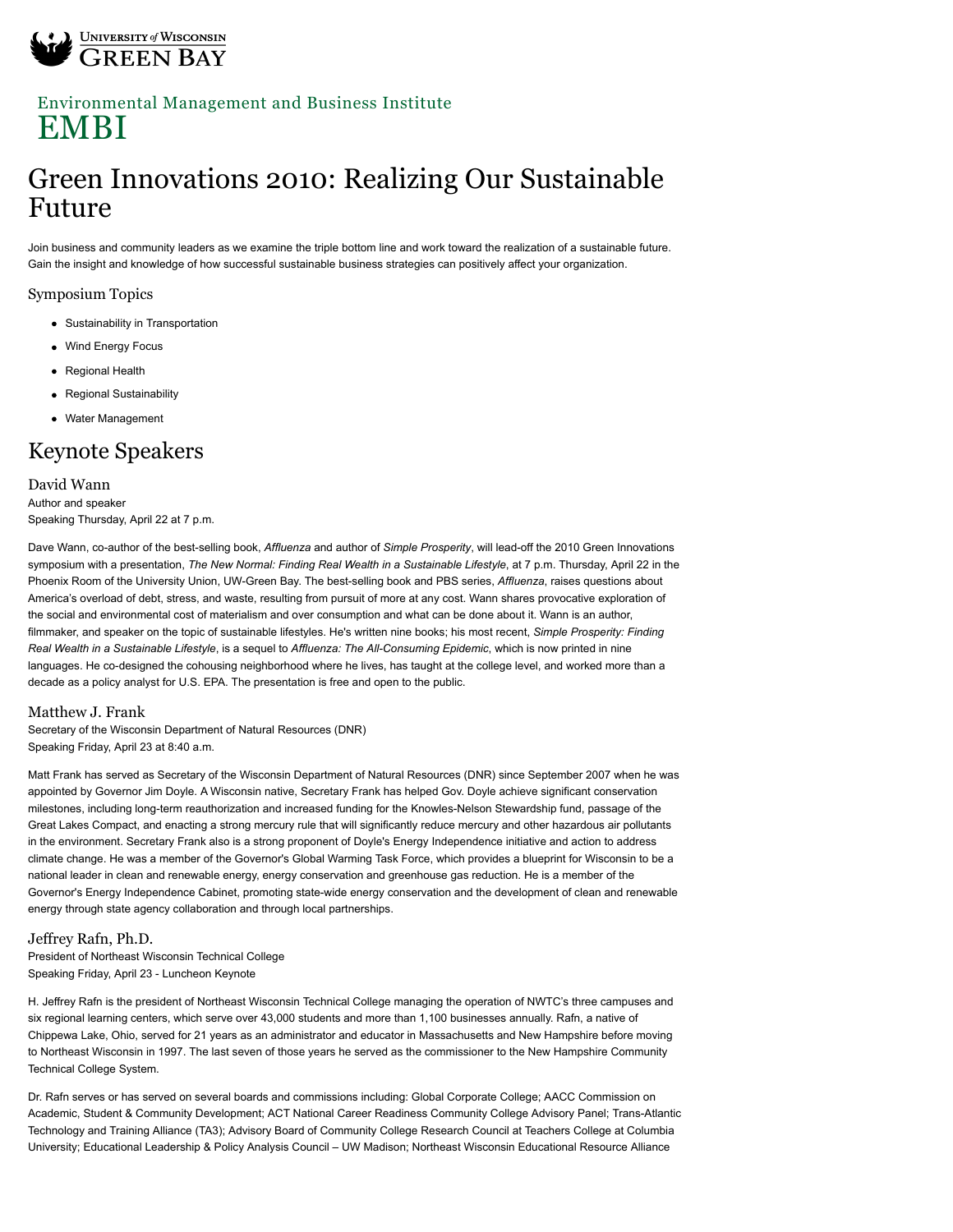(NEW ERA) (past chair); NEW NORTH Executive Committee and Board of Directors; NEW NORTH Educational Attainment Committee (chair); Advisory Council for St. Vincent Hospital, Green Bay; Executive Board of Greater Green Bay Chamber of Commerce; Executive Committee of Advance Business Development Center; and, Partners in Education (past chair).

Awards/Recognition: He received the 2008 New North People, Possibilities, and Progress Award; Recognized as the fastest growing large Community College in the nation in 2003 by *Community College Weekly*; PIE Partnership Award; Hmong Community Leadership Recognition; American Heart Association Partner; and, Cloverleaf High School Academic Hall of Fame. He earned his Ph.D. from Boston University.

### Douglas B. McLaughlin, Ph.D.

Principal research scientist with the National Council for Air and Stream Improvement (NCASI) Speaking Friday, April 23 at 2:45 p.m.

Douglas McLaughlin is a principal research scientist with the National Council for Air and Stream Improvement (NCASI), and is located at NCASI's Northern Regional Center on the Western Michigan University campus in Kalamazoo, Michigan. NCASI is an independent, non-profit research institute that focuses on environmental topics of interest to the forest products industry. McLaughlin joined NCASI in 2002 and works primarily in NCASI's water science investigative program. He has worked on water quality issues relevant to the pulp and paper industry for most of his career, including five years as a consulting scientist responsible for the design and implementation of technical studies at PCB-contaminated sediment sites. Current research interests include the application of statistics to support environmental decision-making, and approaches for the development of water quality criteria and standards. He received bachelor's and master's degrees in Biology and Aquatic Biology (Environmental Science and Policy) from the University of Wisconsin-Green Bay in 1983 and 1985, respectively. He received his Ph.D. from the University of Wisconsin-Madison in 1994 where his research focused on the fate of polychlorinated biphenyls in aquatic sediments.

# Schedule

Thursday, April 22 UW-Green Bay, University Union, 2420 Nicolet Drive, Green Bay

| 12:30 p.m. | The Future of Energy & Reduction in Greenhouse Emissions<br>Presentation by Paul Tower, president and CEO of Applied Filter Technology (AFT), in Snohomish, Wash.<br>Download Presentation (pdf) |
|------------|--------------------------------------------------------------------------------------------------------------------------------------------------------------------------------------------------|
| 7:00 p.m.  | The New Normal: Finding Real Wealth in a Sustainable Lifestyle<br>Presentation by David Wann, author and speaker on sustainability. This event is free and open to the public.                   |

#### Friday, April 23

The Meadows Conference Center, 850 Kepler Drive, Green Bay (I-43 Business Park)

| 8:00a.m.     | Registration and Networking         |                                                                                                                                                                                                                                                                                                                                                                                                                                                                                                                                                                                                                                                                        |  |  |
|--------------|-------------------------------------|------------------------------------------------------------------------------------------------------------------------------------------------------------------------------------------------------------------------------------------------------------------------------------------------------------------------------------------------------------------------------------------------------------------------------------------------------------------------------------------------------------------------------------------------------------------------------------------------------------------------------------------------------------------------|--|--|
|              |                                     |                                                                                                                                                                                                                                                                                                                                                                                                                                                                                                                                                                                                                                                                        |  |  |
| 8:30a.m.     | Introduction                        |                                                                                                                                                                                                                                                                                                                                                                                                                                                                                                                                                                                                                                                                        |  |  |
| 8:40 a.m.    | Keynote                             | Secretary Matthew Frank, Wisconsin Department of Natural Resources                                                                                                                                                                                                                                                                                                                                                                                                                                                                                                                                                                                                     |  |  |
| 9:15a.m.     | Panel Discussion                    | <b>Embracing the Triple Bottom Line</b><br>Gain insight into sustainability efforts as they relate to the management of an organization. Sustainability doesn't just help the<br>environment, but also has significant benefits to the company.<br>Panelists:<br>• Tim Weyenberg, CEO/President of Foth<br>Theresa Lehman, Director of Sustainable Services, Miron Construction<br>٠<br>• Mike Potts, Executive Vice President, Orion Energy Systems, Inc.                                                                                                                                                                                                             |  |  |
| 10:25 a.m.   | <b>Break</b>                        |                                                                                                                                                                                                                                                                                                                                                                                                                                                                                                                                                                                                                                                                        |  |  |
| $10:40$ a.m. | Track<br>#1<br>Breakout<br>Sessions | <b>Sustainability in Transportation</b><br>Moderator: Paul Lemens, Director of the Institute for Entrepreneurship and Innovation, UW-Green Bay<br>Panelists:<br>• Craig Dickman, '82, CEO and Chief Innovation Officer, Breakthrough Fuel<br>Download Presentation (pdf)<br>• Robert DeVos, '73, Senior Vice President, Business Development,<br><b>GENCO Supply Chain Solutions</b><br>Download Presentation (pdf)<br>• Dean Haen, '91, Port Manager, Port of Green Bay<br>Download Presentation (pdf)<br><b>Wind Energy Focus</b><br>A panel discussion on how the wind energy focus has changed the economy in Northeast Wisconsin and what is next on the horizon. |  |  |
|              | Track<br>#2                         | Moderator: David J. Ward, President, NorthStar Economics, Inc.<br>Panelists:                                                                                                                                                                                                                                                                                                                                                                                                                                                                                                                                                                                           |  |  |